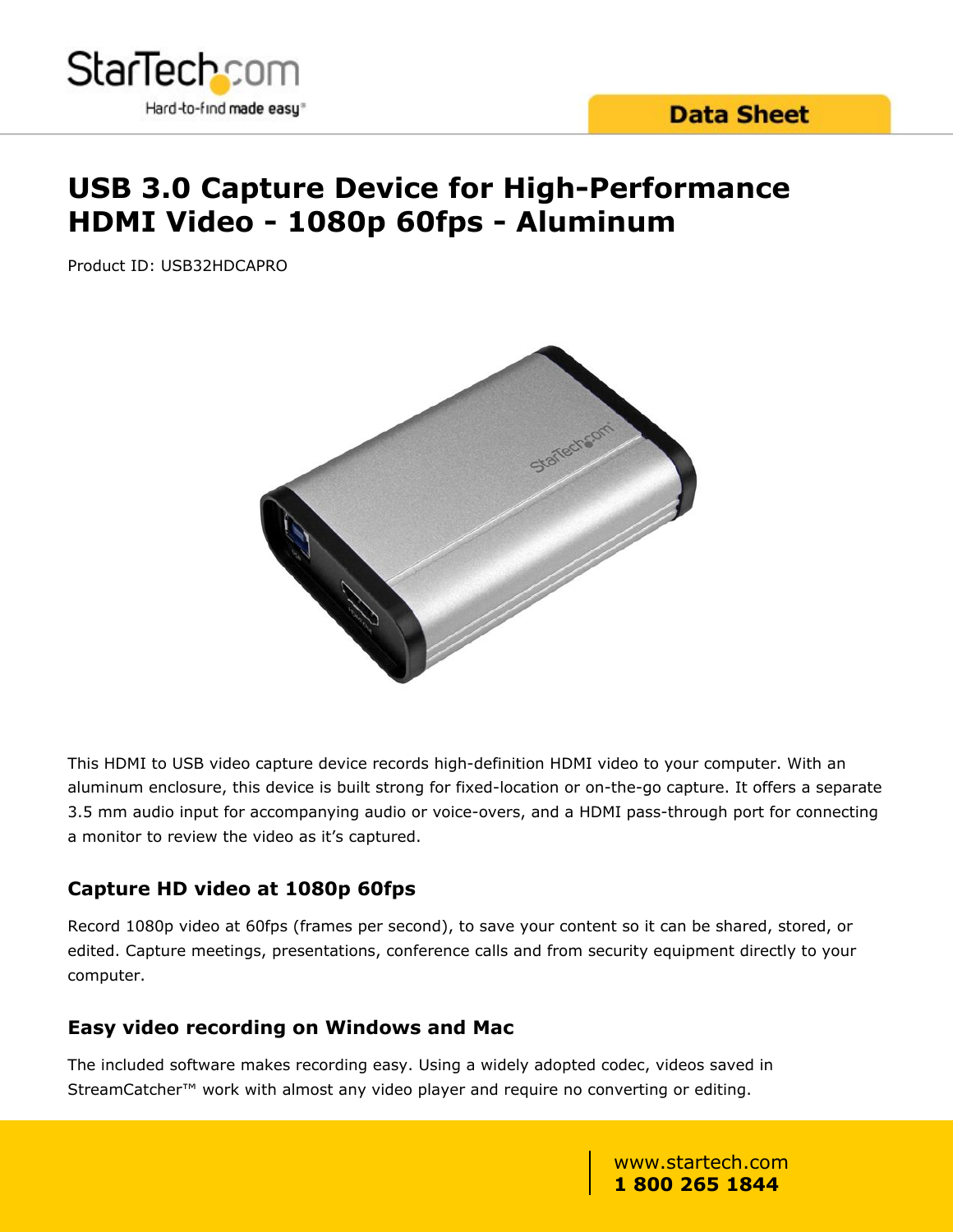

#### **Live stream on Windows**

On Windows, you can live broadcast your video over the internet, using Twitch™ or other third-party video streaming platforms, with the included software.

#### **DirectShow compatibility on Windows**

With this capture device, you're not tied to the included software. You can record raw/lossless video using any third-party DirectShow<sup>™</sup> compatible software, such as Open Broadcaster Software (OBS).

The USB32HDCAPRO is backed by a 2-year StarTech.com warranty and free lifetime technical support.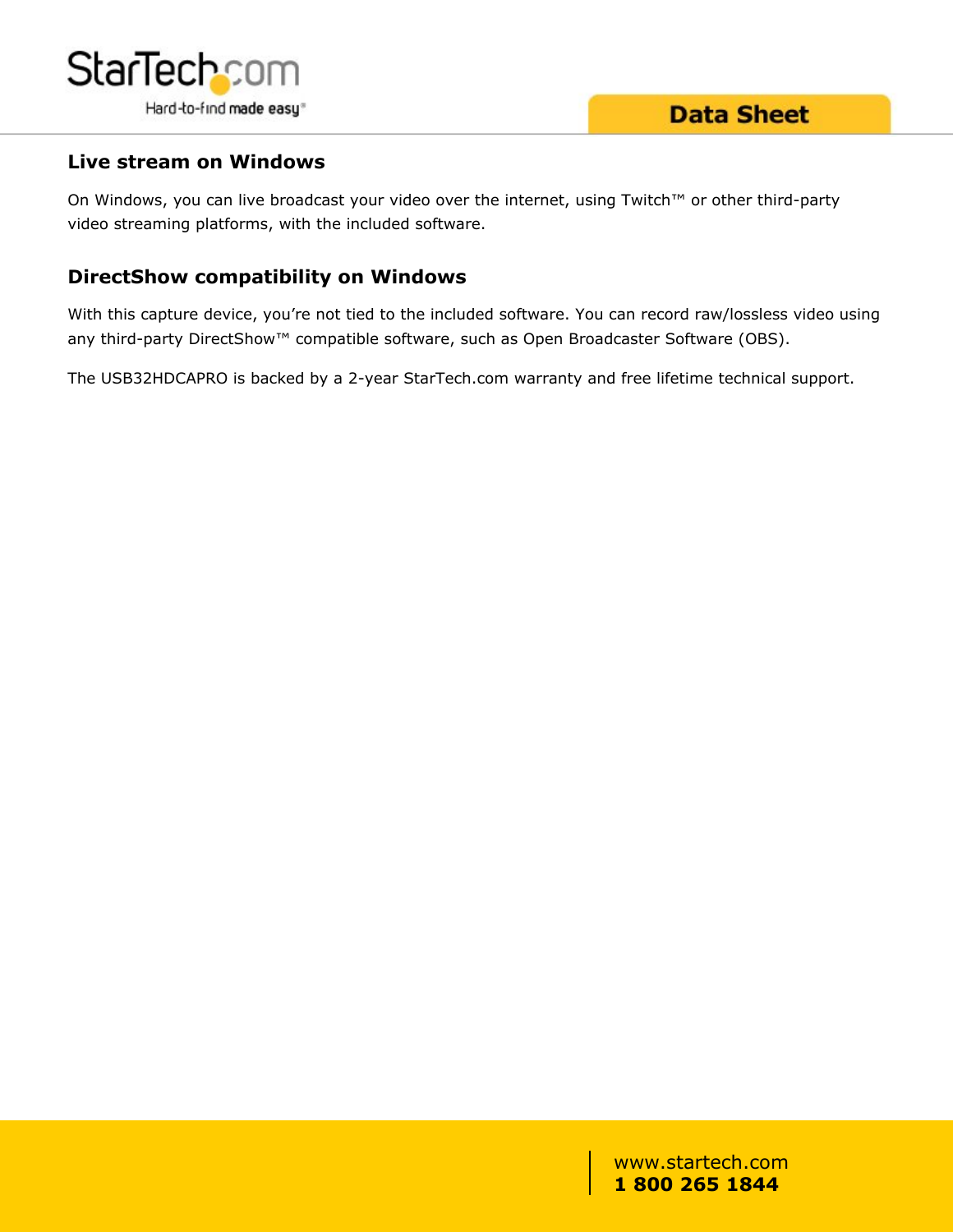

### **Data Sheet**

#### **Certifications, Reports and Compatibility**











#### **Applications**

- Record video for training and tutorial purposes from devices that output HDMI
- Great for video producers that may have a camera connected directly to the capture device
- Great for recording the output from your PC, server, or POS station
- Add your own independent audio source for voice-over commentary

#### **Features**

- Seamless picture quality with USB 3.0 bandwidth enabling you to capture 1080p video at 60 FPS
- Wide device playback support with universally encoded video files
- Raw/lossless video capture ensuring DirectShow™ compatibility on Windows devices
- Separate 3.5 mm audio input, for adding voice commentary or audio tracks
- Features an HDMI pass-through port, for watching the video as it is captured